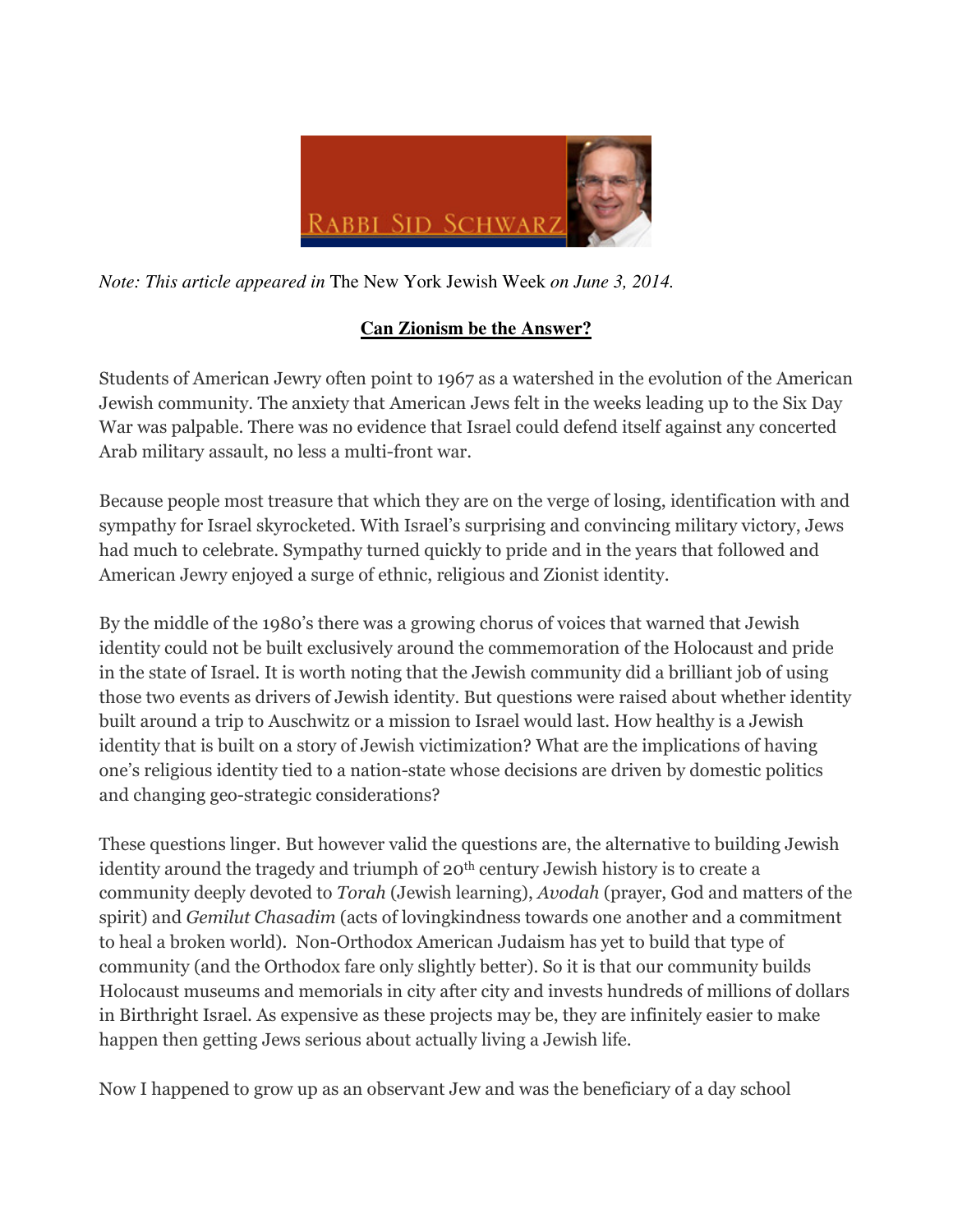education. Yet what made me most passionate about Jewish life and what eventually led me to want to become a rabbi was my activism in the Soviet Jewry movement and my love for the state of Israel. These "tribal" elements of my Jewish identity are becoming increasingly anachronistic. More and more Next Gen Jews see such loyalties as offensive. In the Pew study, only 43% of those surveyed felt that caring about Israel was essential to being a Jew. Among those who were under the age of 30, that number drops to 32%. In a more recent study conducted by Steven M. Cohen, close to 20% of non-Orthodox Jews aged 18-29 were "Israelalienated".

Perhaps Birthright will make a difference. Evaluation data from past participants show a marked difference in the likelihood that Birthright alumni will marry other Jews and find ways to connect with the Jewish community. Still we know that without high quality follow up much of the initial impact of a first trip to Israel will weaken. Birthright Next has not yet found a way to capture high percentages of Birthright alumni with Jewish content programming. The Jewish Agency's Masa program has provided financial incentives for longer term Israel program for young adults, from five months to a year. In the wings is a new project coming out of Prime Minister Netanyahu's office. Dubbed the "Prime Minister's Initiative" it promises to dwarf Birthright in size and scope and the goal is to engage Next Gen Jews in some serious Jewish identity programming with Israel as a centerpiece of a range of experiences.

One has to admire both the ingenuity of Jewish organizations for creating such innovative responses to the challenge of insuring Jewish identity on the part of Next Gen Jews as well as the generosity of Jewish philanthropists who help foot the bill for these programs. Yet I am concerned that one piece of the puzzle is missing. Since the vast majority of the American participants in these programs will live their lives in America, these programs must make a connection between an Israel experience and the heritage called Judaism. When I was a young adult the link between the two was called Zionism.

Zionism is the meeting point between Jewish history, Jewish heritage and the aspirations of the Jewish people to establish a sovereign nation-state in the community of nations. Because I deeply resonate to that synthesis I am both willing and proud to call myself a Zionist even when I find myself in deep disagreement with the policies of one Israeli government or another. At its best Zionism is nuanced and allows for a variety of interpretations of the kind of society that is created in Israel and the relationship between that State and Jews who live throughout the world.

Our dilemma today is that at the very time that we desperately need an ideological linkage between powerful Israel experiences and the creation of robust Jewish communities for Next Gen Jews in America, "Zionism" is absent from the mix. The term has been hijacked by the left and by the right. Among Next Gen Jews I hear arguments that echo the claim of the political